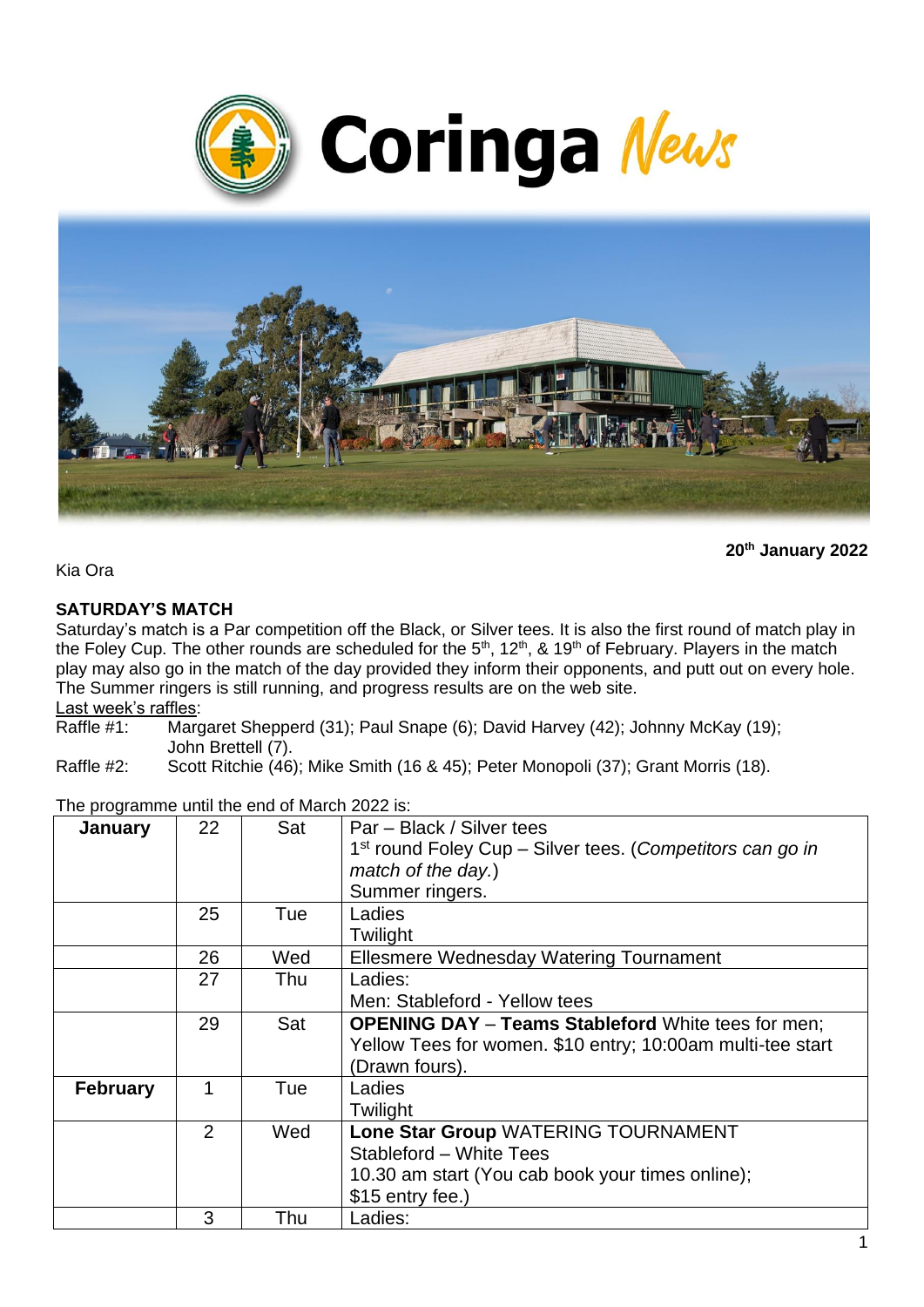|              |                  |     | Men: Stroke - Jerry Attick Trophy - Yellow tees.                                                                   |  |  |
|--------------|------------------|-----|--------------------------------------------------------------------------------------------------------------------|--|--|
|              | 5                | Sat | Stroke - White tees.                                                                                               |  |  |
|              |                  |     | 2 <sup>nd</sup> round Foley Cup - Stroke - White tees                                                              |  |  |
|              |                  |     | Vets Cup 2 <sup>nd</sup> round<br>SHOOTOUT BEGINS – [\$20 entry fee for the whole year]                            |  |  |
|              |                  |     |                                                                                                                    |  |  |
|              |                  |     | Summer ringers.                                                                                                    |  |  |
|              | 6                | Sun | <b>Waitangi Day - Course Open</b>                                                                                  |  |  |
|              | 8                | Tue | Ladies                                                                                                             |  |  |
|              |                  |     | Twilight                                                                                                           |  |  |
|              | 9                | Wed | <b>Templeton Wednesday Tournament</b>                                                                              |  |  |
|              | 10               | Thu | Ladies<br>Men: Stableford - White tees<br>Stableford - Blue / White tees.<br>Semi Final Foley Cup.                 |  |  |
|              |                  |     |                                                                                                                    |  |  |
|              | 12               | Sat |                                                                                                                    |  |  |
|              |                  |     |                                                                                                                    |  |  |
|              |                  |     | Shootout                                                                                                           |  |  |
|              |                  |     | Summer ringers                                                                                                     |  |  |
|              | 15               | Tue | Ladies                                                                                                             |  |  |
|              |                  |     | Twilight                                                                                                           |  |  |
|              | 16               | Wed | WEDNESDAY TOURNAMENT - Stableford - Silver Tees                                                                    |  |  |
|              |                  |     | - 11 am start; \$10 entry fee.                                                                                     |  |  |
|              | 17               | Thu | Ladies                                                                                                             |  |  |
|              |                  |     | Men: Par - Yellow tees                                                                                             |  |  |
| 19           |                  | Sat | Irish Stableford - Blue tees                                                                                       |  |  |
|              |                  |     | <b>Final Foley Cup</b>                                                                                             |  |  |
|              |                  |     | <b>Summer Ringers</b>                                                                                              |  |  |
|              |                  |     | Shootout.                                                                                                          |  |  |
|              | 22               | Tue | Ladies                                                                                                             |  |  |
|              | 23               | Wed | Twilight                                                                                                           |  |  |
|              | 24               | Thu | <b>Ellesmere Watering Tournament</b><br>Ladies                                                                     |  |  |
|              |                  |     |                                                                                                                    |  |  |
|              | 26               | Sat | Men: Stableford - Yellow tees<br>Stroke - Black / Silver tees<br>Vets Cup 3rd round<br>Summer Ringers - Final day. |  |  |
|              |                  |     |                                                                                                                    |  |  |
|              |                  |     |                                                                                                                    |  |  |
|              |                  |     | Shootout                                                                                                           |  |  |
| <b>March</b> | 1                | Tue | Ladies                                                                                                             |  |  |
|              |                  |     | Twilight                                                                                                           |  |  |
|              | $\overline{2}$   | Wed | Lone Star Group WATERING TOURNAMENT                                                                                |  |  |
|              |                  |     | Stableford - White Tees                                                                                            |  |  |
|              |                  |     | 10.30 am start; (\$15 entry fee.)                                                                                  |  |  |
|              | 3                | Thu | Ladies                                                                                                             |  |  |
|              |                  |     | Men: Stroke - Jerry Attick Cup - Yellow tees.                                                                      |  |  |
|              | 5                | Sat | American Stableford - Blue tees.                                                                                   |  |  |
|              |                  |     | Random Drawn fours after 10.30 am.                                                                                 |  |  |
|              |                  |     | Shootout                                                                                                           |  |  |
|              |                  |     | <b>Summer Ringers</b>                                                                                              |  |  |
|              | $\overline{7}$   | Mon | CANTERBURY VETS.COMPETITION - Stableford.                                                                          |  |  |
|              |                  |     | Course closed until 2:00pm                                                                                         |  |  |
|              | 8                | Tue | Ladies                                                                                                             |  |  |
|              |                  |     | Twilight                                                                                                           |  |  |
|              | $\boldsymbol{9}$ | Wed | <b>Templeton Wednesday Tournament</b>                                                                              |  |  |
|              | 10               | Thu | Ladies                                                                                                             |  |  |
|              |                  |     | Men: Stableford - White tees                                                                                       |  |  |
|              | 12               | Sat | 4BBB Nett - White Tees                                                                                             |  |  |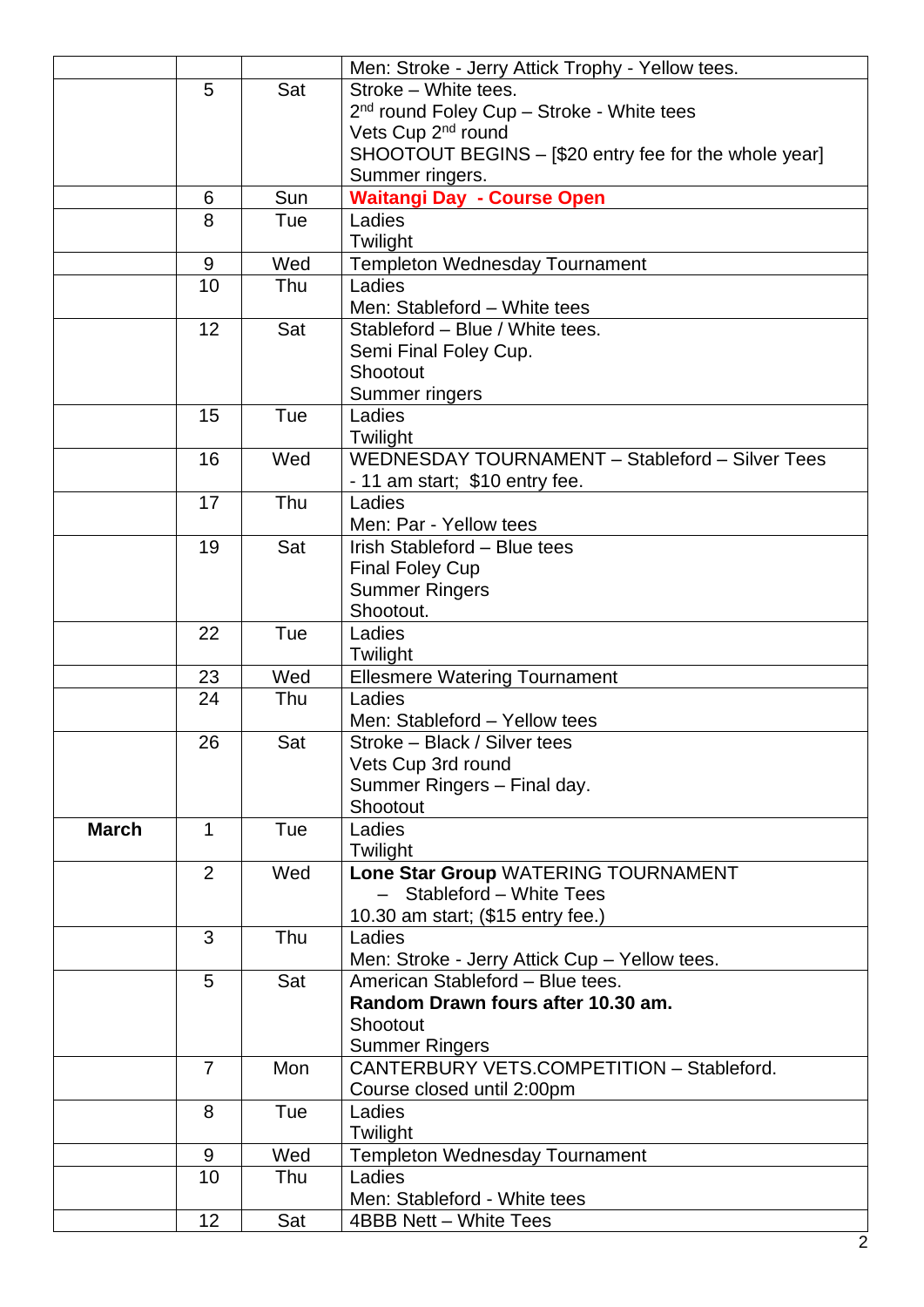|    |      | Shootout<br>Winter Ringers - Final day                                                 |
|----|------|----------------------------------------------------------------------------------------|
| 15 | Tue  | Ladies<br><b>Twilight Final Night</b>                                                  |
| 16 | Wed  | WEDNESDAY TOURNAMENT - Stableford - Silver tees<br>$-11:00$ am start - \$10 entry fee. |
| 17 | Thu  | Ladies<br>Men: Par - Yellow tees                                                       |
| 19 | Sat  | Stableford - Blue / Silver tees<br>Shootout                                            |
| 22 | Tue  | Ladies                                                                                 |
| 23 | Wed  | Ellesmere Wednesday Tournament                                                         |
| 24 | Thu  | Ladies<br>Men: Stableford - Yellow tees                                                |
| 26 | Sat  | Par - Black / Silver tees<br>Shootout                                                  |
| 30 | Wed  | WEDNESDAY TOURNAMENT - Stableford - White tees<br>$-11:00$ am start - \$10 entry fee.  |
| 31 | Thur | Ladies<br>Men: Irish Stableford - Yellow tees                                          |

# **SUMMER RINGERS**

The first half month of the New Year has gone by very quickly and I guess those most will be back at work for their first full week, totally revitalised and looking forward to seeing what the rest of the year has in stall for us.

Round 6 of the Summer Ringers Competition was competed under fine conditions although the winds got up later in the round which should have allowed the earlier players an advantage. There were still a few who enjoying their breaks out of town and will be chomping at the bit to make some inroads on the leaders as the field compresses.

The top five spots interchanged this week with Chris Cottrell sweeping into the lead with a net score of 50.98, a narrow margin of 0.05 over last week's leader John Maasch on 51.03. Daniel Wilson on 53.86, continues with his good run of form moves into third but is 2.83 adrift of second and is 0.54 clear of Robert Pryce on 54.40. The next 20 players are only separated by less than 6.30 shots.

There were an additional 11 birdies recorded by the Ringers field this week, with Spencer Wicks assuming control in these stats with eight birdies, from Albert Yee and David Harvey with seven birdies each, next is Isaac Preece with an eagle and four birdies, followed by Jonathan Kemp and Vance Hetaraka with five birdies.

If you haven't already entered, **it's not too late (there's 6 rounds left)...come and join in on the FUN...just add your name on the entry sheet in the Pro Shop and pay the entry fee of \$10, along with the Match of the Day fee**...if you played and entered the match of the day of the

previous weeks then those scorecards will be included...play your game and enjoy the friendly rivalry and banter each week as the competition progresses to its finale.

See you out there on Saturday and Happy Golfing.

Kevin King

Ringers Organiser

## **INTERCI UB**

## **Over 50's**

The Coringa Over 50's Team remains ahead of its nearest rival (Christchurch Golf Club) by a mere 3 strokes at the Canterbury Interclub Competition.

Penultimate round set for Sunday 30 January.

John Rademakers – Player / Manager

## **Metro A**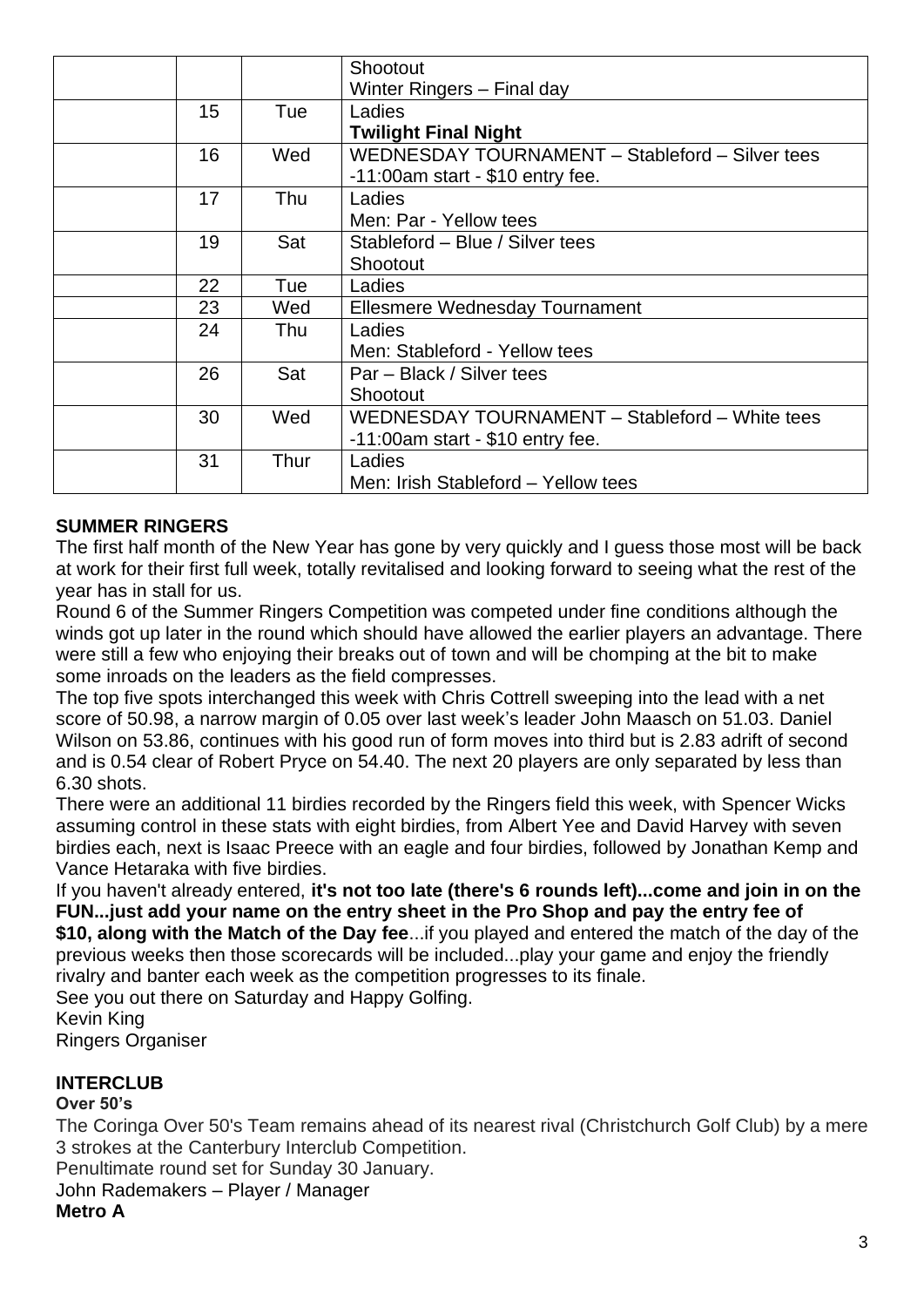The post-Christmas games begin on the 13<sup>th</sup> of February and the Coringa team has a bye! After that there are 4 further games to be played. Coringa is at present in  $2<sup>nd</sup>$  place in a very tight competition.

James Willetts - Player / Manager

## **Presidents**

The post-Christmas games begin on the 23<sup>rd</sup> of January and the Coringa team will play Bottle Lake (away), always a very tough assignment! They are currently in  $5<sup>th</sup>$  place, 2 points behind the leading team – again a very closely contested competition.

Paul Snape – Player / Manager

## **MEN'S REPORT**

This Saturday, the 22<sup>nd</sup> of January's round is a Par competition off the Black or Silver tee blocks. This provides the opportunity for members to test themselves against our championship course. Again, we are back with the normal competition fees and prizes that include the gross score (off the Black tees), , a Birdie hole, a Net Eagle hole, a Hancock's longest putt and the four Hancock's closest to the pin prizes. I am sorry there was some confusion last Saturday as the programme had the Silver tees, but after discussions with Rohan, I decided to have the single Blue tee competition. Anyhow, Saturday the  $15<sup>th</sup>$  of January competition was a Stroke competition off the Blue tees and the full results are available on the website.

The summary is;

**Division One:**: John Rademakers with a 70 from Paul Hansen on 71.

**Division Two:** Robert Chisholm with a 70 on count back from Scott Ward.

**Division Three:** Greg Carr with another 70 on count back from Allan Harrison.

Great scoring by the winners but for some others of us, it was not a good day! That's golf!!!

## Foley Cup

Match play begins this weekend and then progresses over the Saturdays;  $5<sup>th</sup>$ , 12<sup>th</sup>, & 19<sup>th</sup> of February. The first round 22 January draw is;

Seamus O'Cromtha v Andrew Wight John McCabe v Hugh Little John Brettell v Lex Halford Daviel Bushby v Steve Satherley Terry Hampton v Grant Morris Murray Angus (Withdrawn) v Albert Yee Kyle Charlwood v Logan Edwards Greg Carr v Clinton Chase

These matches are all played on current handicap.

Good luck those playing and winners please complete the result so your next round can be arranged. This will be again after 10am 5<sup>th</sup> of February.

## Missing Black Tee Markers:

There was a bit of disappointment from the green staff as over the Christmas / New Year period two silver, and one yellow tee markers were hit and damaged. Also, two black tee markers have been removed from the tee block and can't be found. If anyone sees the black markers out around the course please pick them up and return them to the Pro-Shop. Please as members if you see this behaviour do something about it!

## Meat/ Wine/ Raffle Prizes:

The raffles are back and we are selling two 50 ticket raffles each week in the meantime. The raffle profits are a means for the match committee to create funds for 'extras' (ie. presents and the purchase of golf balls). Please purchase from Murita and help us out. Could I ask raffle purchasers to check the board and if you have a prize, wipe your name off, then ask Murita for your prize, as we don't have a lot of space available in the freezer.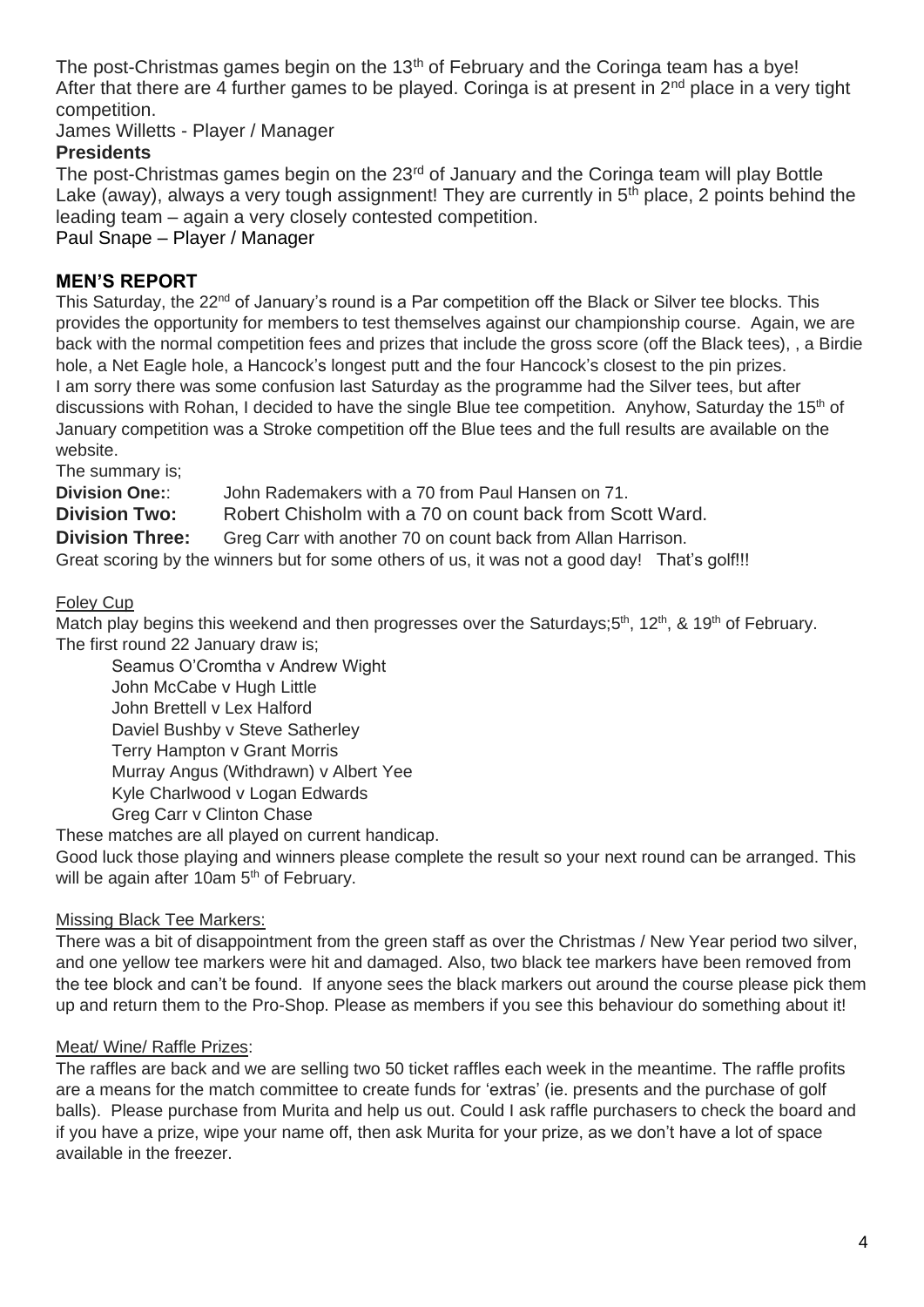### Coringa Open: 9th April 2022:

The sub-committee of James Willetts, Vance Heteraka, Jamie Howard, Malcolm Wratt and myself are to meet and start the planning for this event. We already have secured substantial sponsorship from 'The Lone Star and Joes Garage Group' and are working on further sponsorship opportunities. If there are any members who are willing to assist with sponsoring by providing cash to purchase prizes, goods, services or vouchers then please tell one the subcommittee members or email me at [David.harvey@xtra.co.nz](mailto:David.harvey@xtra.co.nz) !

More of this in the coming weeks.

### Pace of Play: Part Two:

As I explained last week, I was reading an article in the 2<sup>nd</sup> January 2022 Golf Digest referring to '15 ways to be a better golfer' and I thought it was worthwhile sharing some if the tips with you. Continuing from last week:

Tip 8: Be efficient when timing the cleaning of your clubs.

Tip 9: On Par 3's accept the distance and skip the need to use a range finder.

Tip 10: Place your bag in a spot near where you walk off to the next tee.

Tip 11: On the greens line up your putt while others are putting.

Tip 12: Consider if you need to mark a two foot putt.

Tip 13: Write down your score until after you have exited the green.

Tip 14: Move away from the 18th green with promptness.

Tip 15:Forget the formality at the tee block and the first ready should hit off first.

### Upcoming events:

| 22 January   | Foley Cup Match play begins                                                     |
|--------------|---------------------------------------------------------------------------------|
| 29 January   | Opening Day (Team Stableford \$10 entry arrive 9.30 am for 10 am shotgun start) |
| 2 February ' | Lone Star and Joe's Garage Group' Watering Tournament                           |
|              | (Stableford match - \$15 entry - Book tee times through Proshop).               |
| 9 April      | 'Coringa Open'                                                                  |

### Closest to the Pin:

Weekly Hancock's Wine and Beer Merchants

### Member Success:

Derrick Xu won the Waitikiri Open Division Two nett with 149. Well done Derrick.

#### Membership Welfare:

### **Jerry Kuipers:**

Jerry has been in hospital again with breathing issues. He is hoping to be back out playing this weekend and rearing to challenge those silver tees! I'm hoping to catch up with him on Thursday.

If you know of anyone else who is not so well, then let me know their number and I can ring and offer help!

#### Comment:

Make some time and get out on our course which is looking fabulous now that all the staff are back on board after the break. The rough is down and drying out nicely and those greens are rolling true. How lucky are we for a membership of less than a \$1000 a year! David Harvey Men's Captain

## **LADIES REPORT**

### General News-

Can I just check that you all saw Sandys's email she sent at the end of last week. If not go into your emails and check it out.

## Ladies Opening Day.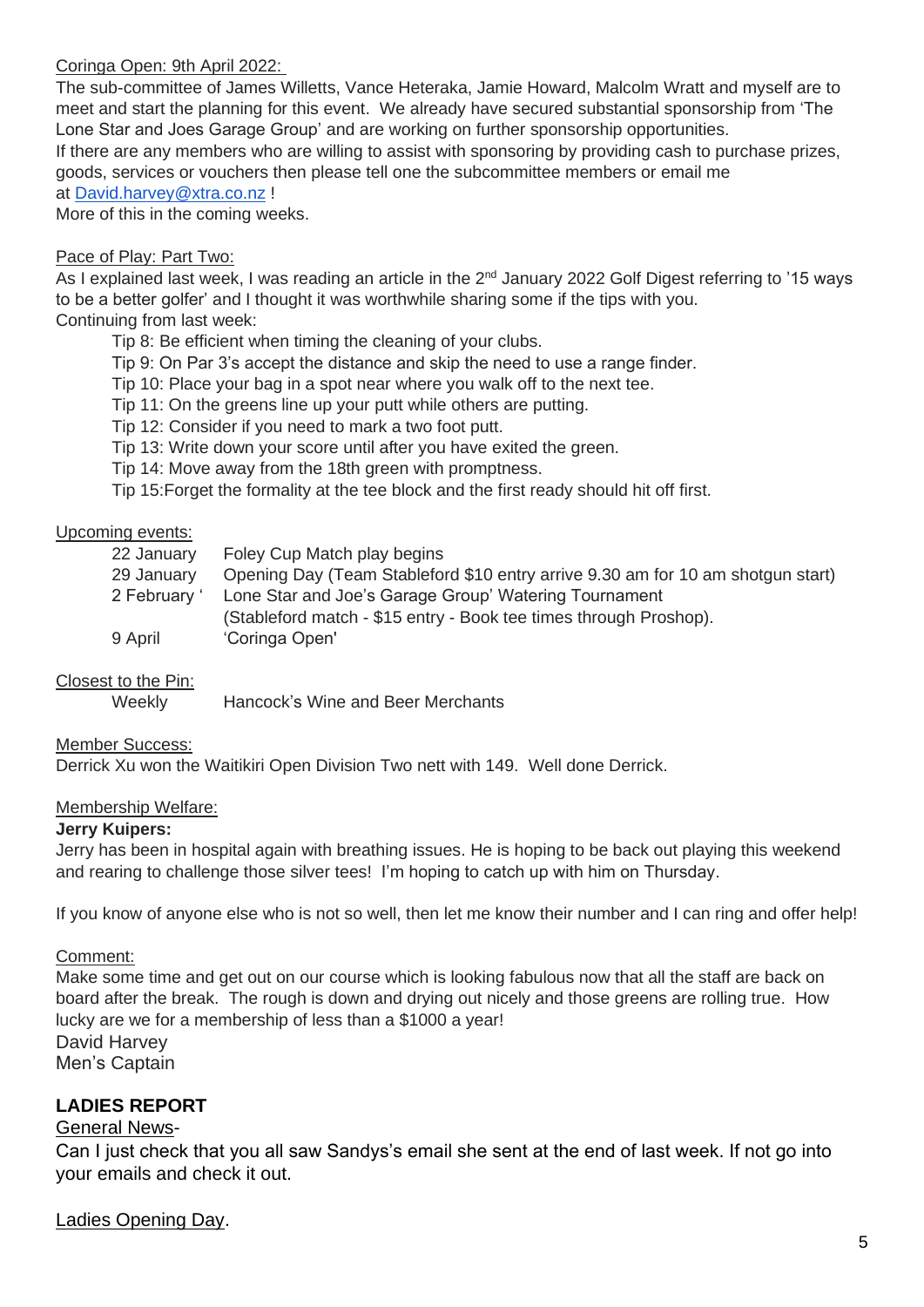Unfortunately, it was rained off so the Rynne Rumble will be next Thursday  $27<sup>th</sup>$  Jan. The weather is so unpredictable, even the weatherman doesn't always get it right, The sun came out at 10 after golf was called off.

# Saturday golf

This continues with tee off times around 9am. Please go online and add your name if you want to play.

# Sunday golf,

Joy has been able to get an earlier slot so we can avoid some of the heat. This coming Sunday tee off is 9.30am

# Twilight-

Twilight started back on the 18<sup>th</sup> of January 2022. There were over 50 participants which included 11 ladies. 6 from Coringa and 5 others. Coringa Ladies took out the first three Ladies prizes. Anne Morgan (21), Courtney Wilson (20) and Carley Shaw (19)

Twilights cost \$5 for members \$10 for non-members, and a delicious \$10 for Burger and chips meal afterwards

# Coringa Club opening day-

This is scheduled for the 29<sup>th</sup> January, (Saturday week). Ladies are able to play as well. Anne Morgan

# **WEDNESDAY GOLF**

## \$10' Wednesday Tournament:

On Wednesday we had our regular mid-month \$10' Tournament with 20 participants playing for a \$40 Grab One voucher donated by good old John Matthews and meat prizes from New World Bishopdale. Results in the one division included;

| 1 <sup>st</sup> | <b>Geoff Miller</b>      | 40      |
|-----------------|--------------------------|---------|
| 2 <sub>nd</sub> | Alice Tan                | 37(C/B) |
| 3 <sup>rd</sup> | <b>Richard Kingsbury</b> | 37(C/B) |
| 4 <sup>th</sup> | <b>Charlie Su</b>        | 37      |
| 5 <sup>th</sup> | <b>Ian Carruthers</b>    | 35(C/B) |
| 6 <sup>th</sup> | <b>John Matthews</b>     | 35      |
| 7 <sup>th</sup> | <b>Walter Scott</b>      | 34(C/B) |

We will be at Ellesmere next Wednesday, so if your interested arrive there around 10.30am.

Our 'Lone Star and Joe's Garage Group' Watering Tournament is on Wednesday the 2<sup>nd</sup> of February with prizes supplied by Bishopdale New World and Hanock's Wine and Beer Merchants. The intention for 2022 is that our 'Lone Star and Joes Garage Group' Tournament will have set tee times which can be booked in advance through the Pro-Shop. Make some time, put it in your diary and come out.

# **THURSDAY MEN'S GOLF**

Because of the heavy rain overnight through to 8:00am the decision was made to cancel the competition for the day.

Chris Cottrell For Thursday Men

P.S. Here is (tongue in cheek) unofficial Thursday report. Seven Thursday men and one visitor played on an initially fine but cool morning which gradually improved to a very pleasant day